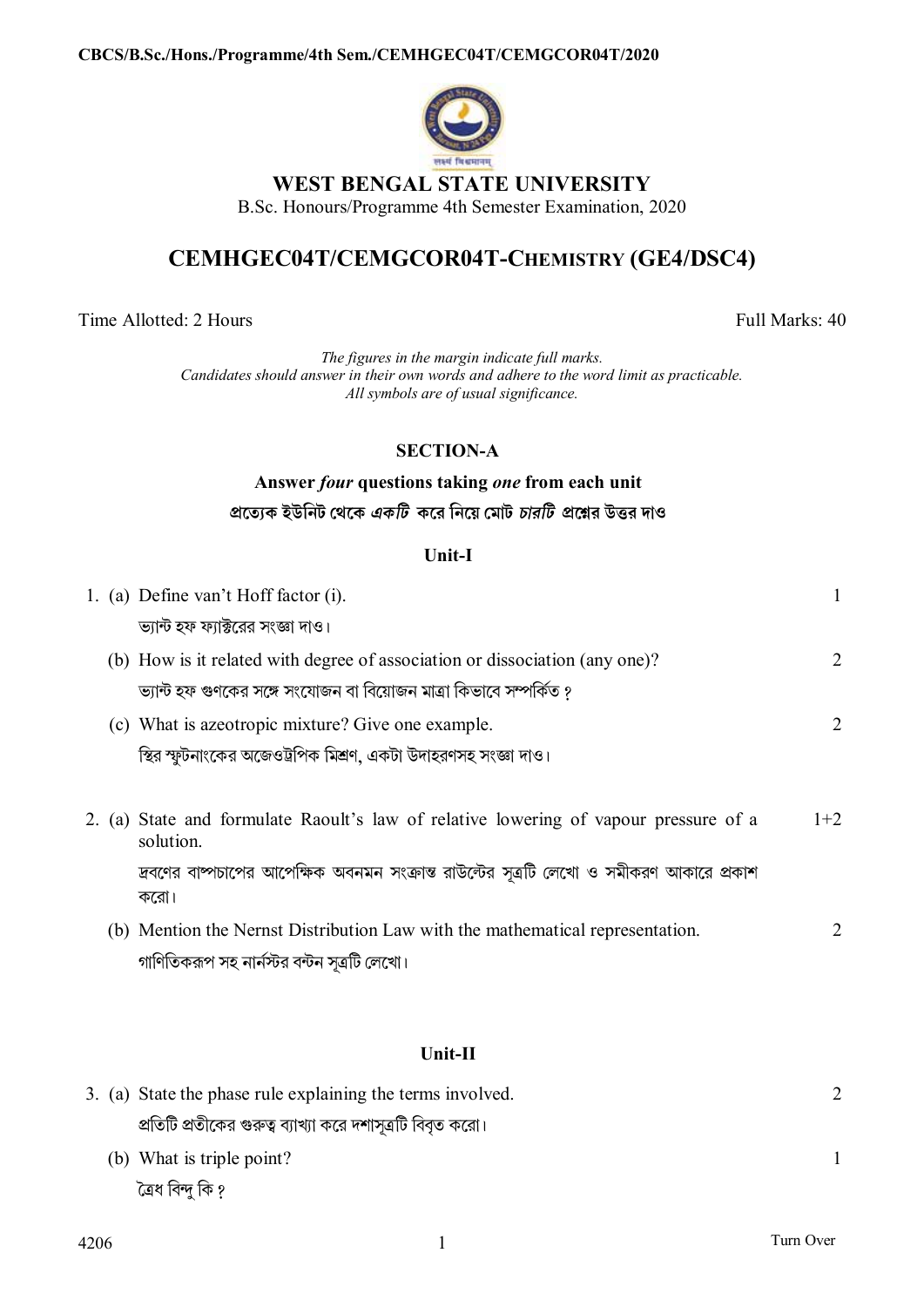#### CBCS/B.Sc./Hons./Programme/4th Sem./CEMHGEC04T/CEMGCOR04T/2020

|  | (c) Calculate the number of components and degrees of freedom for the reaction                | $\mathcal{D}_{\cdot}$ |
|--|-----------------------------------------------------------------------------------------------|-----------------------|
|  | $NH_4Cl(s) \leftrightharpoons NH_3(g) + HCl(g)$ in a closed vessel                            |                       |
|  | একটি আবদ্ধ পাত্রে নিম্নলিখিত রাসায়নিক বিক্রিয়ার অবয়ব সংখ্যা ও স্বাতন্ত্রমাত্রা নির্ণয় করো |                       |
|  | $NH_4Cl(s) \leftrightharpoons NH_3(g) + HCl(g)$                                               |                       |
|  | 4. (a) Draw the labeled phase diagram of water system and describe it.                        | 3                     |
|  | বিভিন্ন অংশের নাম সহ জলের দশা-চিত্র অঙ্কন করো এবং বর্ণনা করো।                                 |                       |

(b) For the above system obtain the Degrees of freedom along the line and in the 2 space between the lines?

 $\rm{H}_{2}O$  সিস্টেমের ক্ষেত্রে রেখার ওপর এবং রেখা মধ্যবর্তী অঞ্চলের স্বাতন্ত্র্যমাত্রা নির্ণয় করো।

#### $Unit-III$

|  | 5. (a) Define specific conductance and equivalent conductance and mention the units.                                                       | $2 + 1$ |
|--|--------------------------------------------------------------------------------------------------------------------------------------------|---------|
|  | কোনো দ্রবণের আপেক্ষিক পরিবাহিতা ও তুল্যাঙ্ক পরিবাহিতার সংজ্ঞা দাও। এদের একক কি ?                                                           |         |
|  | (b) At 25°C the equivalent conductance of HCl, CH <sub>3</sub> COONa and NaCl at infinite                                                  |         |
|  | dilution are 426.16, 91.00 and 125.45 $ohm-1cm2$ respectively. Find out the<br>equivalent conductance of acetic acid at infinite dilution. |         |

 $25^{\circ}$  উষ্ণতায় HCl, CH3COONa এবং NaCl -এর অসীম লঘুতায় তুল্যাঙ্ক পরিবাহিতার মান যথাক্রমে  $426.16$ ,  $91.00$  এবং  $125.45$   $ohm^{-1}$ c $m^2$  হলে অ্যাসেটিক অ্যাসিডের জন্য অসীম লঘুতায় তুল্যাঙ্ক পরিবাহিতার মান কত ?

|  | 6. (a) What are transport number and ionic mobility? |                                                                                     |       |  |
|--|------------------------------------------------------|-------------------------------------------------------------------------------------|-------|--|
|  |                                                      | পরিবহনাঙ্ক ও আয়নীয় সচলতা কাকে বলে গ                                               |       |  |
|  |                                                      | (b) Draw and explain Conductometric titration curve of strong acid and strong base. | $1+2$ |  |

যুক্তি সহকারে একটি তীব্র অম্ল ও একটি তীব্র ক্ষারের প্রশমনের পরিবাহিতা লেখচিত্র অঙ্কন করো।

#### Unit-IV

| The standard reduction potentials $\text{Fe}^{3+}$ , $\text{Fe}^{2+}$ and $\text{Sn}^{4+}$ , $\text{Sn}^{2+}$ at 25°C are 0.77V and<br>$0.15V$ . |                                                                                                                                           |   |
|--------------------------------------------------------------------------------------------------------------------------------------------------|-------------------------------------------------------------------------------------------------------------------------------------------|---|
|                                                                                                                                                  | $E^0$ Fe <sup>3+</sup> , Fe <sup>2+</sup> ; Sn <sup>4+</sup> , Sn <sup>2+</sup> - 25°C যুগ্ম দ্বয়ের প্রমাণ বিভব যথাক্রমে 0.77V এবং 0.15V |   |
| (1)                                                                                                                                              | Set up the cell                                                                                                                           |   |
|                                                                                                                                                  | তাড়িত রাসায়নিক কোষ লেখো                                                                                                                 |   |
| (11)                                                                                                                                             | Write down the cell reaction                                                                                                              | 2 |
|                                                                                                                                                  | জারণ ও বিজারণ সমীকরণ লেখো                                                                                                                 |   |
|                                                                                                                                                  | (iii) Calculate the equilibrium constant of the reaction.                                                                                 | 2 |
|                                                                                                                                                  | জারণ ও বিজারণ বিক্রিয়ার সাম্য ধ্রুবক গণনা করো।                                                                                           |   |
|                                                                                                                                                  |                                                                                                                                           |   |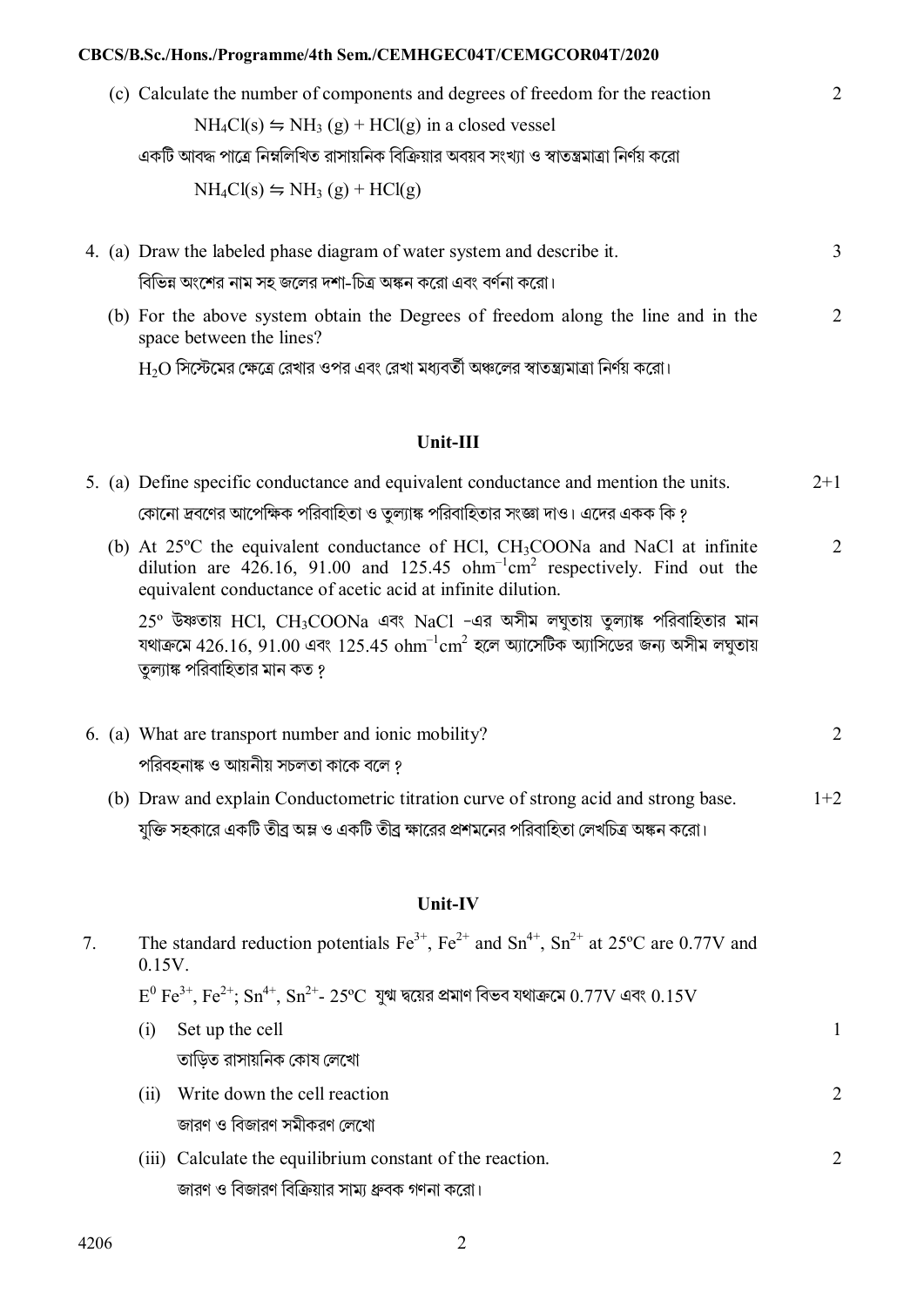|  | 8. (a) What do you mean by pH of a solution?                                  |                             |
|--|-------------------------------------------------------------------------------|-----------------------------|
|  | দ্রবণের $pH$ বলতে কি বোঝো ?                                                   |                             |
|  | (b) What is the standard hydrogen electrode and what is its potential?        | $\mathcal{D}_{\mathcal{L}}$ |
|  | প্রমাণ হাইড্রজেন তড়িৎদ্বার কি এবং এটির বিভব কত ?                             |                             |
|  | (c) What do we mean by potentiometric titration and give one advantage of it? |                             |
|  | বিভাবমিতিক অনুমাপন বলতে কি বোঝো এবং এর সুবিধা কি ?                            |                             |

## **SECTION-B**

# **Answer** *two* **questions taking** *one* **from each unit pেতয্ক ইউিনট েথেক** *একিট* **কের িনেয় েমাট** *dিট* **pেűর উtর দাও**

# **Unit-I**

| 9. (a) Mention the principle, reaction and calculation for the method of gravimetric<br>estimation of sulphate.                                     | 3              |
|-----------------------------------------------------------------------------------------------------------------------------------------------------|----------------|
| গ্রাভিমেট্রিক পদ্ধতিতে সালফেট নির্ণয়ের নীতি, বিক্রিয়া ও গণনা উল্লেখ করো।                                                                          |                |
| (b) Write down the structural formula of EDTA. What are the advantages of using<br>EDTA in complexometric titration?                                | 3              |
| $EDTA$ এর গঠন সংক্ষেপে লেখো। জটিলমিতিক অনুমাপন $EDTA$ ব্যবহারের সুবিধাগুলি কি কি ?                                                                  |                |
| (c) Why is not KMnO <sub>4</sub> used as a primary standard substance? What primary standard<br>solution is required for its standardization?       | $1+1$          |
| $\mathrm{KMnO}_4$ কে মুখ্য প্রমাণ দ্রব্য রূপে ব্যবহার করা হয় না কেন ? কি মুখ্য প্রমাণ পদার্থ $\mathrm{KMnO}_4$ অনুমাপন<br>করতে ব্যবহার করা হয় ?   |                |
| (d) What is metal ion indicator? Give example.                                                                                                      | $\overline{2}$ |
| ধাতব আয়ন সূচক কি ? উদাহরণ দাও।                                                                                                                     |                |
| 10.(a) Describe the principle and reactions involved during complexometric estimation of<br>Zinc.                                                   | $\overline{2}$ |
| জটিলমিতিক পদ্ধতিতে জিঙ্কের পরিমাণ নির্ণয়ের বিক্রিয়াসহ নীতিটি সংক্ষেপে আলোচনা করো।                                                                 |                |
| (b) What is the role of H <sub>3</sub> PO <sub>4</sub> in the estimation of Fe <sup>2+</sup> ion by K <sub>2</sub> Cr <sub>2</sub> O <sub>7</sub> ? | 2              |
| $\rm\,K_2Cr_2O_7$ দ্বারা $\rm Fe^{2+}$ আয়ন পরিমাপনে $\rm H_3PO_4$ এর ভূমিকা কি ?                                                                   |                |
| (c) What do you mean by primary and secondary standard substances in titrimetric<br>analyses? With two examples for each.                           | $1+1+2$        |
| অনুমাপন পদ্ধতিতে ব্যবহৃত মুখ্য গৌণ প্রমাণ পদার্থ বলতে কি বোঝো ? দুটি করে উদাহরণ দাও।                                                                |                |
| (d) What do you mean by the term "solubility product"?                                                                                              | $\overline{2}$ |
| দ্ৰাব্যতা গুণফল বলতে কি বোঝো ?                                                                                                                      |                |